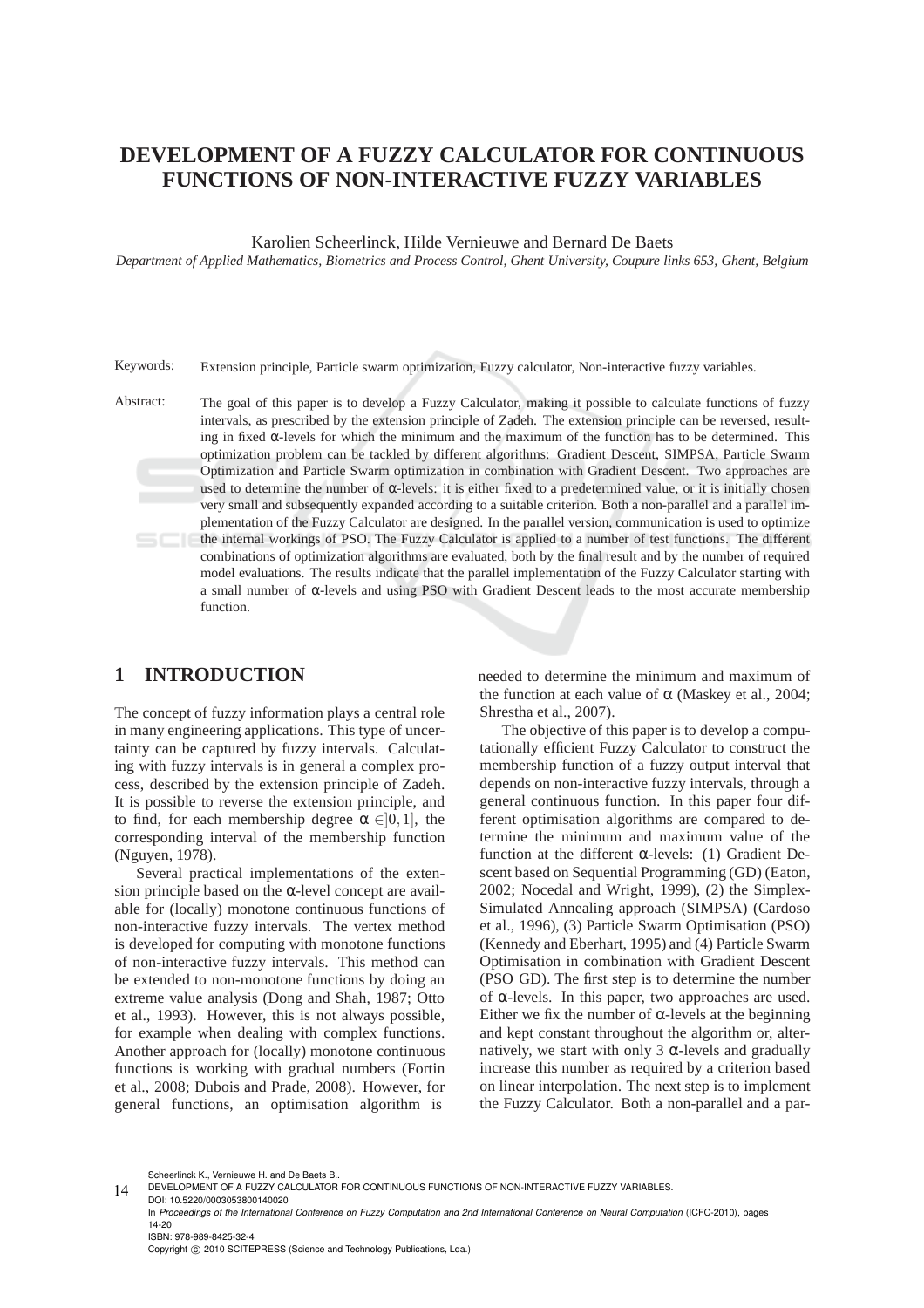allel version are implemented. The latter application is only important when PSO is employed, such that several swarms simultaneously search at different αlevels and moreover communicate with each other as to locate the minimum and maximum of the function more accurately.

This paper is organised as follows. Section 2 reminds the reader of the extension principle applied to construct the membership function of a continuous function of fuzzy intervals. Section 3 describes the different optimisation algorithms used by the Fuzzy Calculator. In Section 4, the implementation of the Fuzzy Calculator and the different optimisation algorithms are outlined in full detail. The test functions used to validate the Fuzzy Calculator are presented in Section 4. Section 5 describes the results and compares them in great detail. Finally, Section 6 contains our conclusion.

## **2 EXTENSION PRINCIPLE**

**SCIENCE** AND. The extension principle of Zadeh provides a general method to transfer uncertainty described by fuzzy intervals through a function. Concretely, the extension principle of Zadeh determines the membership function  $\mu$ *z* of a fuzzy output quantity *Z* that depends on *n* fuzzy quantities  $X_1, \ldots, X_n$  with known membership functions  $\mu_{X_1}, \ldots, \mu_{X_n}$  through a general function  $Z = f(X_1, \ldots, X_n)$  (Zadeh, 1975):

$$
\mu_Z(z) = \sup_{z = f(x_1, ..., x_n)} \min(\mu_{X_1}(x_1), ..., \mu_{X_n}(x_n)) \quad (1)
$$

In the case of a continuous function *f* and upper semi-continuous membership functions, *i.e.* all α-cuts are closed: ∀α ∈[0,1],  $[µ_{X_j}]$ <sub>α</sub> is closed, with a compact support  $\overline{S}_{X_j}$ , *i.e.* a bounded support, we can reverse the extension principle. Instead of determining the membership degree  $\alpha = \pi_Z(z)$  of a certain value  $z = f(x_1, \ldots, x_n)$ , it is then possible to determine the interval of values  $z \in [\underline{z}_{\alpha}, \overline{z}_{\alpha}]$  which have a membership degree  $\mu_Z(z) \ge \alpha$  (Nguyen, 1978). Thus, by determining  $\underline{z}_{\alpha}$  and  $\overline{z}_{\alpha}$  for certain values of  $\alpha$ , henceforth called  $\alpha$ -levels, it is possible to reconstruct the membership function  $\pi_Z(z)$ . As the interval at  $\alpha = 0$ is not closed, we choose the first  $\alpha$ -level at a small value  $\alpha = \delta > 0$ . The range of membership degrees [δ,1] will be subdivided in *m* intervals of length 1/*m*, with the  $m+1$  α-levels  $\alpha_j = j/m$ ,  $j = \delta, 1, \ldots, m$ , as endpoints.

To simplify the search problem to determine the membership function of the fuzzy output quantity, we only use convex membership functions  $\mu_X(x)$ :

$$
\forall (x_1, x_2) \in \mathbb{R}^2, \forall \alpha \in ]0, 1]:
$$
  

$$
\mu_X(\alpha x_1 + (1 - \alpha)x_2) \ge \min(\mu_X(x_1), \mu_X(x_2))
$$
 (2)

Fuzzy quantities whose membership functions satisfy the above described conditions of upper-semi continuity and convexity and have a compact support are henceforth called fuzzy intervals.

For functions without internal minima or maxima for a certain α-level, the minimum  $z<sub>α</sub>$  and maximum</u> *z*<sup>α</sup> will be found on the boundary of the corresponding α-cut of the input fuzzy intervals. For general functions, however, the minimum  $\underline{z}_{\alpha}$  and maximum  $\overline{z}_{\alpha}$  can either be located on the boundary or in the interior of the corresponding  $\alpha$ -cut of the input fuzzy intervals, and optimisation algorithms will be necessary to try to locate these points efficiently (Maskey et al., 2004; Shrestha et al., 2007).

# **3 OPTIMISATION ALGORITHMS**

As outlined in Section 2, the construction of the membership function of the fuzzy output interval of a general function of non-interactive fuzzy input intervals can be converted into a number of optimisation problems. Four different optimisation algorithms are applied to this problem: Gradient Descent based on Sequential Quadratic Programming (GD), Simplex-Simulated Annealing (SIMPSA), Particle Swarm Optimisation (PSO), and Particle Swarm Optimisation based on Gradient Descent (PSO GD).

## **3.1 Gradient Descent based on Sequential Quadratic Programming**

Gradient Descent based on Sequential Quadratic Programming (Eaton, 2002; Nocedal and Wright, 1999), a local optimisation algorithm, is an extension of the Quasi Newton method in order to handle constraints. Lagrange multipliers are used to incorporate (nonlinear and linear) equality constraints. In addition, inequality constraints are allowed. At the starting point, the objective function is approximated by a quadratic function, obtained through a Taylor expansion. The algorithm exactly determines the minimum or maximum of that quadratic function, which is the new starting point and the procedure is repeated until a convergence criterion is fulfilled. A possible convergence criterion is that the gradient is approximately zero, which is the mathematical condition for a local extremum (Eaton, 2002; Nocedal and Wright, 1999).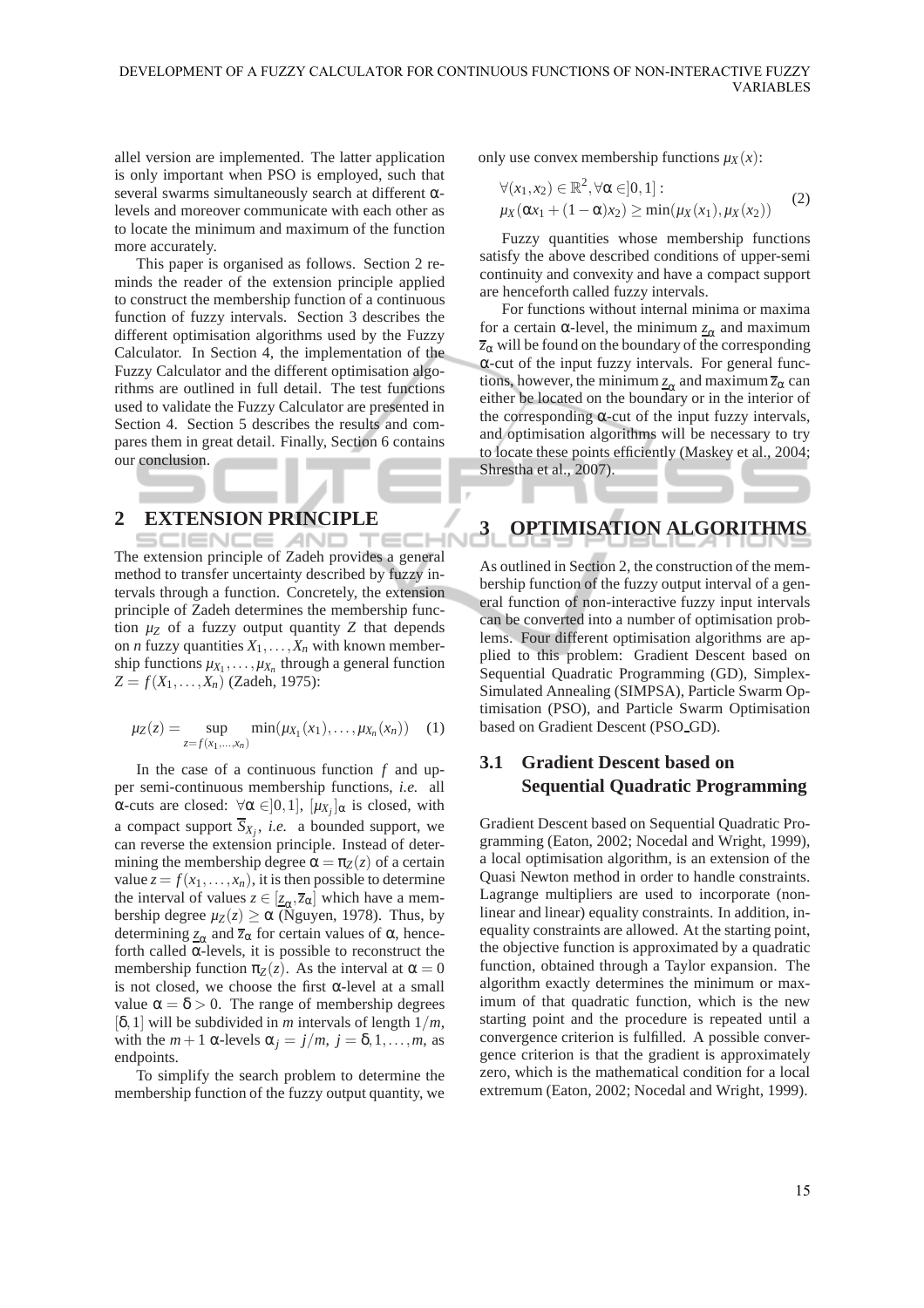#### **3.2 Simplex-simulated Annealing**

The Simplex-Simulated Annealing (SIMPSA) algorithm (Cardoso et al., 1996) is an optimisation algorithm based on a combination of the non-linear Simplex algorithm (Nelder and Mead, 1965) and the Simulated Annealing algorithm (Kirkpatrick et al., 1983). The non-linear Simplex algorithm starts with a randomly chosen starting point  $\vec{x} = (x_1, \ldots, x_n)$ , for which a simplex, *i.e.* a polytope determined by  $n + 1$ *n*-dimensional vertices, is created. In a next step, the function values at the vertices of the simplex are compared. The objective is to move away from the worst point. However, in order to be able to find global optima, wrong-way movements must sometimes be allowed. This is regulated by combining the non-linear simplex algorithm with the Simulated Annealing algorithm. Simulated Annealing is a global optimisation algorithm based on the physical thermal process of annealing (Kirkpatrick et al., 1983). New configurations are accepted by the Simulated Annealing algorithm with a certain probability *p*, depending on the fitness of the solution and the current system temperature. In combination with the non-linear simplex algorithm, the possible configurations are represented by the vertices of the simplex. As for all heuristic optimisation algorithms, the performance of the SIMPSA algorithm largely depends on the choice of the parameter values inherent to the algorithm (Cardoso et al., 1996).

#### **3.3 Particle Swarm Optimisation**

Particle Swarm Optimisation (PSO) (Kennedy and Eberhart, 1995), a population-based global optimisation algorithm, starts with the initialisation of a population of *N* particles, numbered  $i = 1, \ldots, N$ , having randomly chosen position vectors  $\vec{x}_i$  and velocity vectors  $\vec{v}_i$ . The position of each particle corresponds to a candidate solution of the optimisation problem. In each iteration, the particle's position vector is transported over its velocity. The velocity vector is redirected toward the particle's personal best position and local best position. The contributions of the particle's personal and local best position are weighted through the stochastic variables  $c_1r_1$  and  $c_2r_2$ . The positive constants *c*<sup>1</sup> and *c*<sup>2</sup> are the cognitive and social parameters, the factors  $r_1$  and  $r_2$  are random numbers between 0 and 1, and are regenerated in each iteration step. When a particle is positioned outside the search space, it is repositioned on the boundary it crossed and its velocity in that direction is set to zero. An inertia weight *w* is used to decelerate the particle's velocity if a suitable solution is found. As with the other



Figure 1: Linear interpolation of  $\alpha_2$  through  $\alpha_1$  and  $\alpha_3$ .

optimisation algorithms, the performance of the algorithm largely depends on the choice of the parameter values



The construction of the membership function of the output variable of a continuous function of noninteractive fuzzy variables described by fuzzy intervals can be handled through the application of the extension principle and the subdivision in α-levels. The number of  $\alpha$ -levels that have to be determined is important, as for a finite number of  $m+1$  α-levels, only an approximation for the true membership function  $\mu_Z(z)$  will be obtained. Increasing the number of  $\alpha$ levels will improve the approximation.

To determine the number of α-levels, two approaches are followed. Firstly, the number of α-levels is set to a fixed number  $m + 1$ , determined at the beginning of the algorithm. The corresponding  $\alpha$ -levels are equidistantly distributed at values  $\alpha_i = j/m$  for  $j = \delta, \ldots, m$ . Secondly, we start with  $m + 1 = 3$  and gradually increase the number of  $\alpha$ -levels according to a criterion based on linear interpolation. More specifically, we compare  $\alpha$  with a value  $\tilde{\alpha}$  that is calculated by linear interpolation. We choose to compare α with its linear interpolation α˜ based on *z*α, instead of the other way around, since  $\alpha$  is always in the interval  $[0,1]$  and it is thus possible to work with an absolute tolerance level ε independent of the problem at hand. This is illustrated in Figure 1.

Since the membership function  $\mu_Z(z)$  should be upper semi-continuous and convex, it is impossible that  $z_{\alpha_{j-1}} > z_{\alpha_j}$  or that  $\overline{z}_{\alpha_{j-1}} < \overline{z}_{\alpha_j}$ . Therefore, it is not possible to determine the different α-levels independently and we have to correct the endpoints of the α-levels when this situations occurs. There are two ways to correct for these inconsistencies. If for example  $\overline{z}_{\alpha_{j+1}} > \overline{z}_{\alpha_j}$ ,  $\overline{z}_{\alpha_j}$  can be reset to  $\overline{z}_{\alpha_{j+1}}$ . Another possibility is to discard the old result at  $\alpha$ -level  $\alpha_i$  and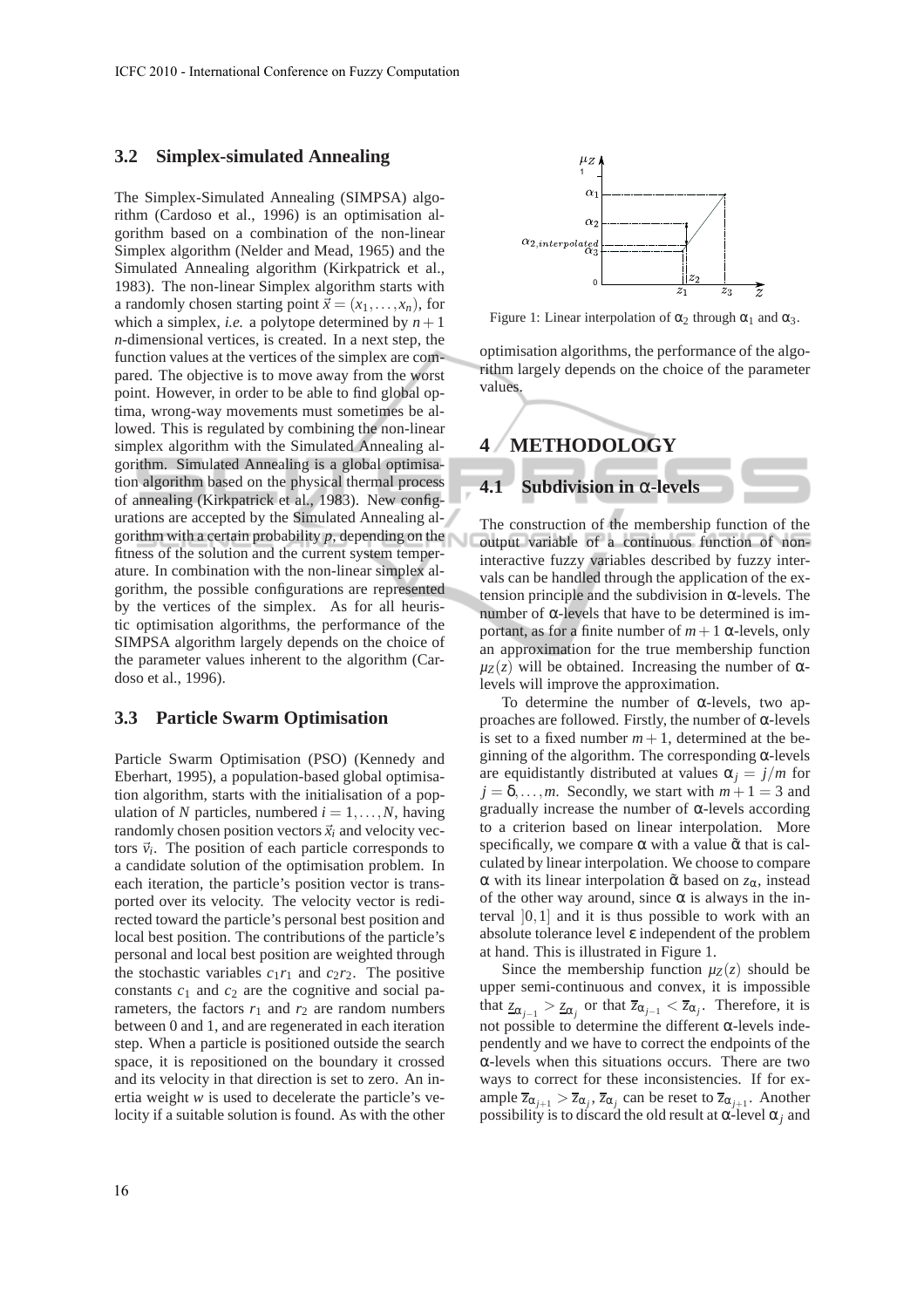recalculate  $\overline{z}_{\alpha_j}$ . If the optimisation algorithm accepts a starting point, then providing the location  $\overline{x}_{\alpha_{i+1}}$  will ensure that the inconsistency is solved.

## **4.2 Non-parallel versus Parallel Implementation**

The Fuzzy Calculator is implemented in the programming environment Octave (Eaton, 2002) and accepts a general *n*-ary function as input. Both a non-parallel, and a parallel version were designed using the Message Passing Interface (MPI) of Octave.

**Non-parallel.** As mentioned above, in the α-level approach the number of  $\alpha$ -levels is fixed to  $m + 1$ . The non-parallel version of the algorithm then starts with searching the optima (the minimum and maximum) of the function *f* at the level  $\alpha_m = 1$ . As this is the smallest interval, chances are higher to find the correct optima  $z_{\alpha_m}$  and  $\overline{z}_{\alpha_m}$ . The algorithm then continues with the determination of the optima for the other α-levels, for decreasing values of α. When allowed by the optimisation algorithm, the optima of the function at the previous  $α$ -level can be provided as starting point. With this approach, the inconsistency mentioned in the last paragraph of Section 4.1 cannot occur.

**Parallel.** The parallel version of the implementation is based on a master-slave configuration. For the fixed number of  $m+1$   $\alpha$ -levels, we used  $2m+3$  processes: one master and  $2(m+1)$  slaves for the determination of the left (right) sides  $\underline{z}_{\alpha_j}(\overline{z}_{\alpha_j})$ , for  $j = \delta, ..., m$ . The master sends the input intervals belonging to the  $m+1$ α-levels to the slaves and the slaves optimise the function for these intervals and send these optima back to the master. When the master receives the optima for all  $\alpha$ -levels, these values are corrected for inconsistencies if needed. In this part, the first correction approach is applied.

In the second  $\alpha$ -level approach, we start from  $m + 1 = 3$   $\alpha$ -levels and expand this number through linear interpolation when necessary. This algorithm starts with searching the optima of the function at the α-levels 1, 0.5 and  $\delta$ . The obtained values are compared and corrected if inconsistencies should occur. Next, a linear interpolation is applied to examine whether an even finer sampling (additional  $\alpha$ -levels) is required. Each time the master receives new results, it checks for possible inconsistencies and subsequently examines whether it has to request the calculation of additional  $\alpha$ -levels. The algorithm stops

when the convergence criterion of the linear interpolation is fulfilled for all α-levels.

### **4.3 Optimisation Algorithms**

Gradient Descent based on Sequential Quadratic Programming (GD) is a standard function of Octave, namely sqp (Eaton, 2002). This function has no extra parameters that have to be determined and can thus be applied directly to our optimisation problem.

The implementation of the Simplex-Simulated Annealing (SIMPSA) algorithm was taken from (Donckels, 2009; Donckels et al., 2009) with the author's permission. As mentioned in Section 3.2, the maximal number of iterations, the cooling ratio, the freezing temperature and the tolerance of the convergence criterion have to be determined. After some test simulations we decided to set the maximal number of iterations for each simulated annealing cycle to 2500, the cooling ratio to 0.7 and the freezing temperature to 1. The tolerance level for convergence was set to  $10^{-6}$ . .

The implementation of Particle Swarm Optimisation (PSO) was taken from previous work of the present authors (Scheerlinck et al., 2009) and appropriately modified. This algorithm requires the determination of a number of parameters inherent to the algorithm. After some test simulations, we decided to work with fixed parameter values  $c_1 = 1$ ,  $c_2 = 1.5$  and  $w = 0.7$ , while different population sizes of  $N = 10$ ,  $N = 15$  and  $N = 20$  were used. The convergence criterion used requires that half of the population has the same position (with tolerance level  $10^{-6}$ ). Explicitly, the algorithm stops if the mean distance between the particles of the best half of the population is smaller than 10−<sup>6</sup> . The parallel Fuzzy Calculator using PSO can be interpreted as several swarms that search on different  $α$ -levels at the same time and are thus able to communicate about candidate solutions. We have modified the PSO algorithm such that each swarm broadcasts its current global best position to the other running PSO processes. When a swarm receives a global best position located in its search space and which is better than its own global best position, the swarm will change its global best position. When communication occurs, the remaining particles are reinitialised. This is necessary to prevent slow convergence, for example when the current swarm is already close to converging to a local optimum (far) away from the newly obtained optimum. In this way, a new parameter is introduced, namely the frequency of communication. We varied this parameter by running instances in which the swarms communicate at every 2, 5 or 10 iterations.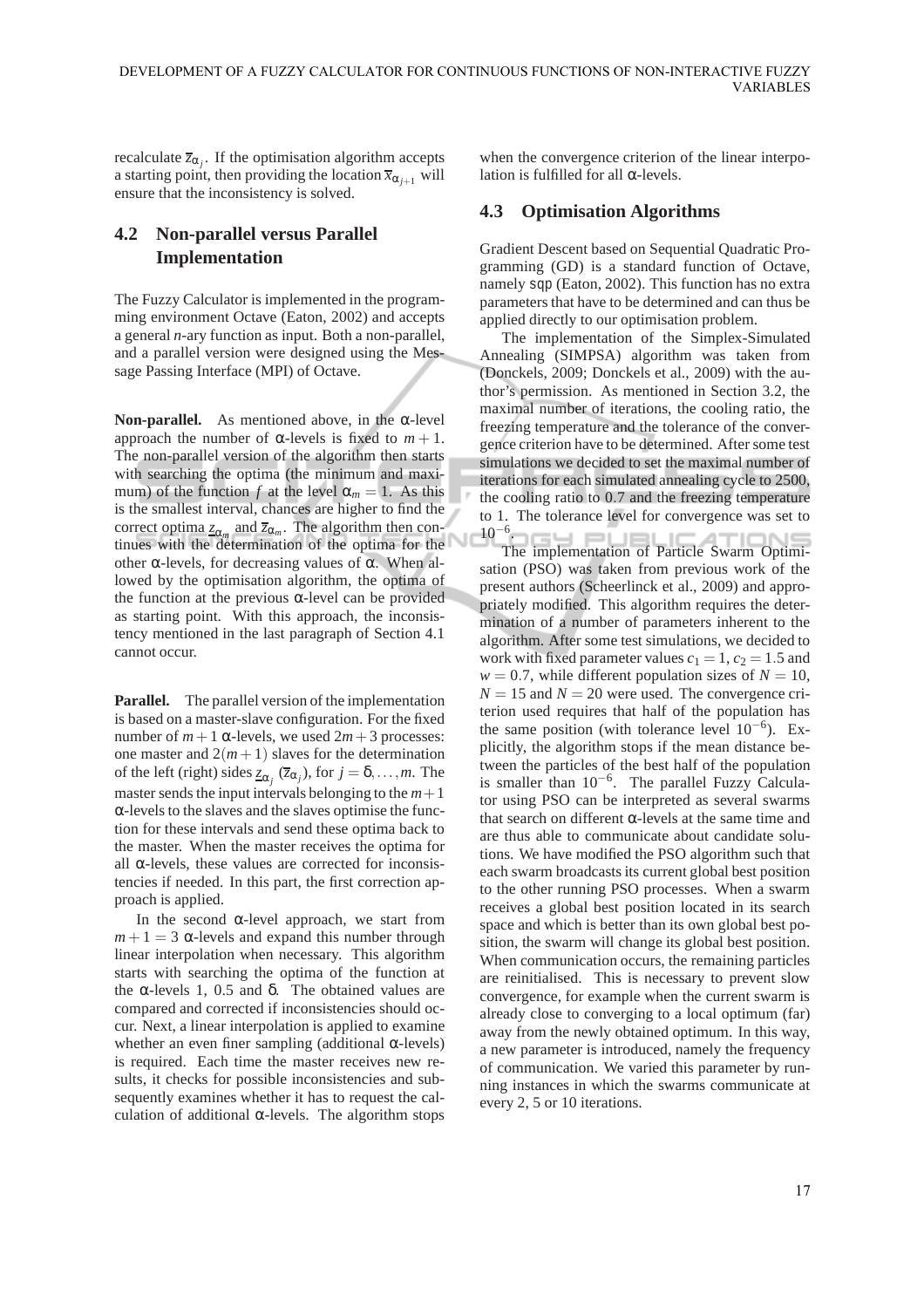As it is not certain that PSO will converge to a local/global optimum (Engelbrecht, 2006), it may be recommended to combine PSO with a local optimisation algorithm such as GD. We performed GD at several positions in the algorithm, in order to have a final best solution which is assured to be a local optimum. First, we performed GD on the initial particles. As after this, all the particles will be positioned in a local optimum, we only kept the particle with the best position in the population. The other particles of the population are repositioned at their original position received during the initialisation of the algorithm. Then, we performed GD each time the swarm changes its global best position through communication. After convergence takes place, we perform GD on the global best position of the swarm one last time.

#### **4.4 Test Functions**

In order to compare the different optimisation algorithms, we made use of 9 different test functions, such as the cosine function in one dimension, an arbitrary function in 2 dimensions with multiple minima and maxima, the alpine function in 2 dimensions for different intervals and the alpine function in 3, 4 and 5 dimensions.

The membership functions of the non-interactive fuzzy input intervals are chosen to be normal, *i.e.*  $\exists x \in \mathbb{R}$  such that  $\mu_X(x) = 1$ , and have a trapezoidal shape. The interval  $[\underline{x}_{i,\delta}, \overline{x}_{i,\delta}]$  at  $\alpha = \delta$ , corresponds to the intervals of the test functions. At  $\alpha = 1$ , this interval is reduced to  $[\underline{x}_{i,1}, \overline{x}_{i,1}]$  with

$$
\underline{x}_{i,1} = \frac{\underline{x}_{i,\delta} + \overline{x}_{i,\delta}}{2} - \frac{1}{10} (\overline{x}_{i,\delta} - \underline{x}_{i,\delta}),
$$
  

$$
\overline{x}_{i,1} = \frac{\underline{x}_{i,\delta} + \overline{x}_{i,\delta}}{2} + \frac{1}{10} (\overline{x}_{i,\delta} - \underline{x}_{i,\delta}).
$$

In general, our implementation can deal with any upper semi-continuous membership functions. When the fuzzy intervals  $X_i$  are interactive, *i.e.* a joint membership function can be specified, however, using the Fuzzy Calculator for such type of membership function will be harder, as the search region at each  $\alpha$ -level is no longer hyper-rectangular.

### **5 RESULTS**

The membership functions of the fuzzy output intervals of the test functions are constructed with the Fuzzy Calculator using the optimisation algorithms discussed above. As for each  $\alpha$ -level, the error on the determination of  $z_{\alpha}$  and  $\overline{z}_{\alpha}$  will depend on the optimisation algorithm, the lowest minimum and highest maximum found by any of the optimisation algorithm can be used as reference. We can thus use the area under the membership function as a global quality measure. The Fuzzy Calculators are also compared on the level of number of function evaluations. To allow for a statistical comparison between the Fuzzy Calculators using different optimisation algorithms or between the non-parallel and parallel implementation, each algorithm is repeated 50 times. To compare the different Fuzzy Calculators, a mixed ANOVA model with the test functions as random effect and a Satterthwaite correction for unequal variances is used (Neter et al., 2004).

#### **5.1 Fixed Number of** α**-levels**

In this section, the number of  $\alpha$ -levels is fixed at a value of  $m+1 = 11$ .

#### **5.1.1 Non-parallel Implementation**

This paragraph examines the capability of GD, SIMPSA, PSO with a population of 10, 15 and 20 particles and PSO GD with a population of 10, 15 and 20 particles to construct the membership functions of the fuzzy output intervals of the 9 test functions. Firstly, a mixed ANOVA model with the different test functions as random effect is applied on the data of the area under the membership function composed by the Fuzzy Calculator using these optimisation algorithms. This test indicates that the application of the Fuzzy Calculator using the algorithms PSO GD with a population size of 15 and 20 particles and SIMPSA are significantly better in constructing the membership functions than the Fuzzy Calculator using the other optimisation algorithms.

The number of function evaluations needed to construct the membership function is a measure for the computational cost. The number of function evaluations of the Fuzzy Calculator using PSO GD with a population size of 15 particles (28551) and 20 particles (37662) and SIMPSA (72390) are significantly different. As the Fuzzy Calculator using SIMPSA needs a very high mean number of function evaluations, we can conclude that this algorithm is computationally inefficient. Therefore, the SIMPSA algorithm will not be used in the parallel Fuzzy Calculator.

#### **5.1.2 Parallel Implementation**

For the parallel Fuzzy Calculator, we restrict to the optimisation algorithms PSO and PSO GD.

Again, a mixed ANOVA model with the test functions as random effect is performed. Since the factors population and communication are available in our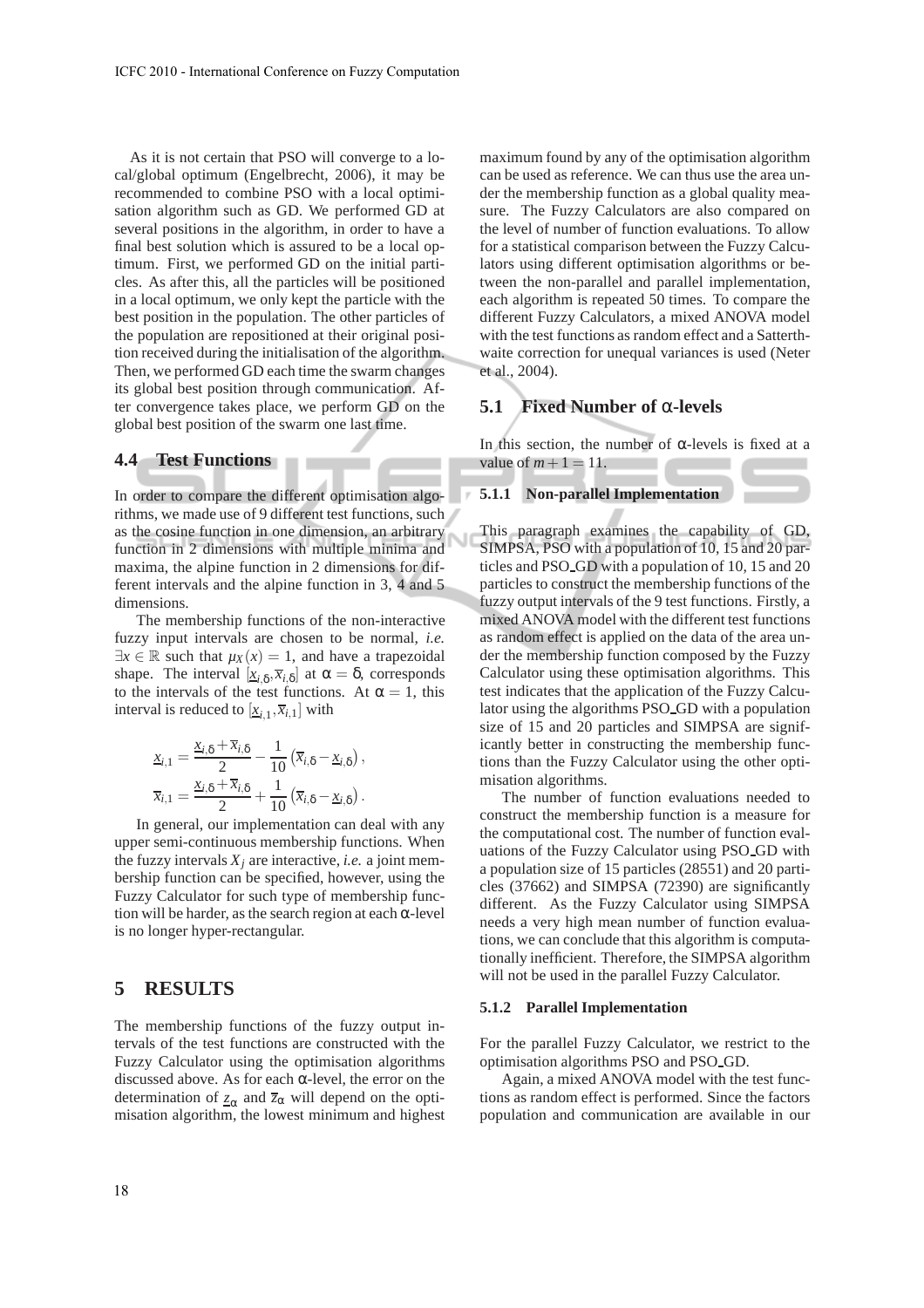two optimisation algorithms, we can put them in this model as nested factors. This leads to a more correct estimate of the *p*-values in our model. The results of the mixed ANOVA model indicate that in all possible combinations of population size and communication strategy, PSO GD is significantly better than PSO. Furthermore, communication at every 5 iterations and a population size of 20 particles is significantly better than the other parameter combinations. This leads to the conclusion that for the parallel Fuzzy Calculator using PSO GD with a population size of 20 particles and communication at every 5 iterations is the best algorithm to construct the membership functions of the test functions. For the number of function evaluations, more frequent communication or a larger population size needs significantly more function evaluations.

The last step is the comparison of the parallel results with the non-parallel results. We compared the results of the non-parallel Fuzzy Calculator using PSO GD with a population size of 15 and 20 particles and the parallel Fuzzy Calculator using PSO GD with NC a population size of 20 particles and communication at every 5 iterations. The mean area obtained with the parallel Fuzzy Calculator using PSO GD with a population size of 20 particles is significantly higher than the mean areas obtained with the non-parallel Fuzzy Calculator using PSO GD with a population size of 15 and 20 particles, which leads to the conclusion that our parallel implementation gives the best results. However, the number of function evaluations of the parallel Fuzzy Calculator using PSO GD with communication at every 5 iterations is significantly higher than the non-parallel Fuzzy Calculator using PSO GD with a population size of 15 and 20 particles.

## **5.2 Starting from** 3 α**-levels**

A disadvantage of working with a fixed number of α-levels is that this number has to be determined in advance. Consequently, it is possible that too many α-levels are used to determine the membership function of the fuzzy output interval of a simple function whereas too few α-levels are used for more difficult functions. A solution to this problem is starting with 3  $\alpha$ -levels and expanding this number through linear interpolation when necessary. For this linear interpolation, a convergence criterion has to be determined. As convergence criterion, we decided to set a tolerance of 0.01 between  $\alpha$  and the guess of  $\tilde{\alpha}$ calculated through linear interpolation. With the use of the mixed ANOVA model with the different test functions as random effect, we compared the parallel Fuzzy Calculator starting with 3 α-levels with the parallel Fuzzy Calculator using the fixed number of 11 α-levels. The difference between the mean area under the membership function for the Fuzzy Calculator starting with 3 α-levels and the Fuzzy Calculator using 11  $\alpha$ -levels is significant, which leads to the conclusion that the Fuzzy Calculator starting with 3  $\alpha$ levels and expanding this number through linear interpolation gives a more accurate membership function than the Fuzzy Calculator using 11  $\alpha$ -levels.

The number of function evaluations is significantly higher for the Fuzzy Calculator starting with 3 α-levels (145074 versus 45119). An explanation is that much more  $α$ -levels are optimised when starting with 3  $\alpha$ -levels and expanding this number through linear interpolation (Table 1).

Table 1: Mean number of α-levels needed to construct the left (# α*min* levels) and right (#α*max* levels) side of the membership function of the fuzzy output interval for the different test functions with the Fuzzy Calculator starting with 3-αlevels. л

| <b>Test function</b> | # $\alpha_{min}$ levels | $\#\alpha_{max}$ levels |
|----------------------|-------------------------|-------------------------|
|                      | 21                      | 3                       |
| 2                    | 6.2                     | 37.6                    |
| 3                    | 33.6                    | 40.72                   |
| 4                    | 31.16                   | 19.88                   |
| 5                    | 21.12                   | 43.56                   |
| 6                    | 40.28                   | 46.24                   |
|                      | 44.32                   | 62.6                    |
|                      | 45.8                    | 64.16                   |
|                      | 49.64                   | 72.4                    |

As mentioned in Section 4.2, there are two ways to correct for inconsistencies between the α-levels. In the previous results, the optima of all  $\alpha$ -levels are compared and replaced by the optima of a higher  $\alpha$ level if necessary. The other approach is to recalculate the optima of the inconsistent α-levels with as starting point the location of the optima of the above lying α-level. We used this last approach in combination with the Fuzzy calculator starting from 3  $α$ levels and expanding this number through linear interpolation when necessary. We compared these results to those of the Fuzzy Calculator starting with 3 αlevels, using the first approach to correct for inconsistencies between the α-levels. The difference between the mean area under the possibility distribution, obtained with the two approaches, is very small and not significant ( $p$ -value  $> 0.05$ ).

The difference between the number of function evaluations, however, is significant ( $p$ -value  $< 0.05$ ). The second approach for dealing with inconsistent α-levels needs significantly less function evaluations (102101 versus 145074). This is caused by the fact